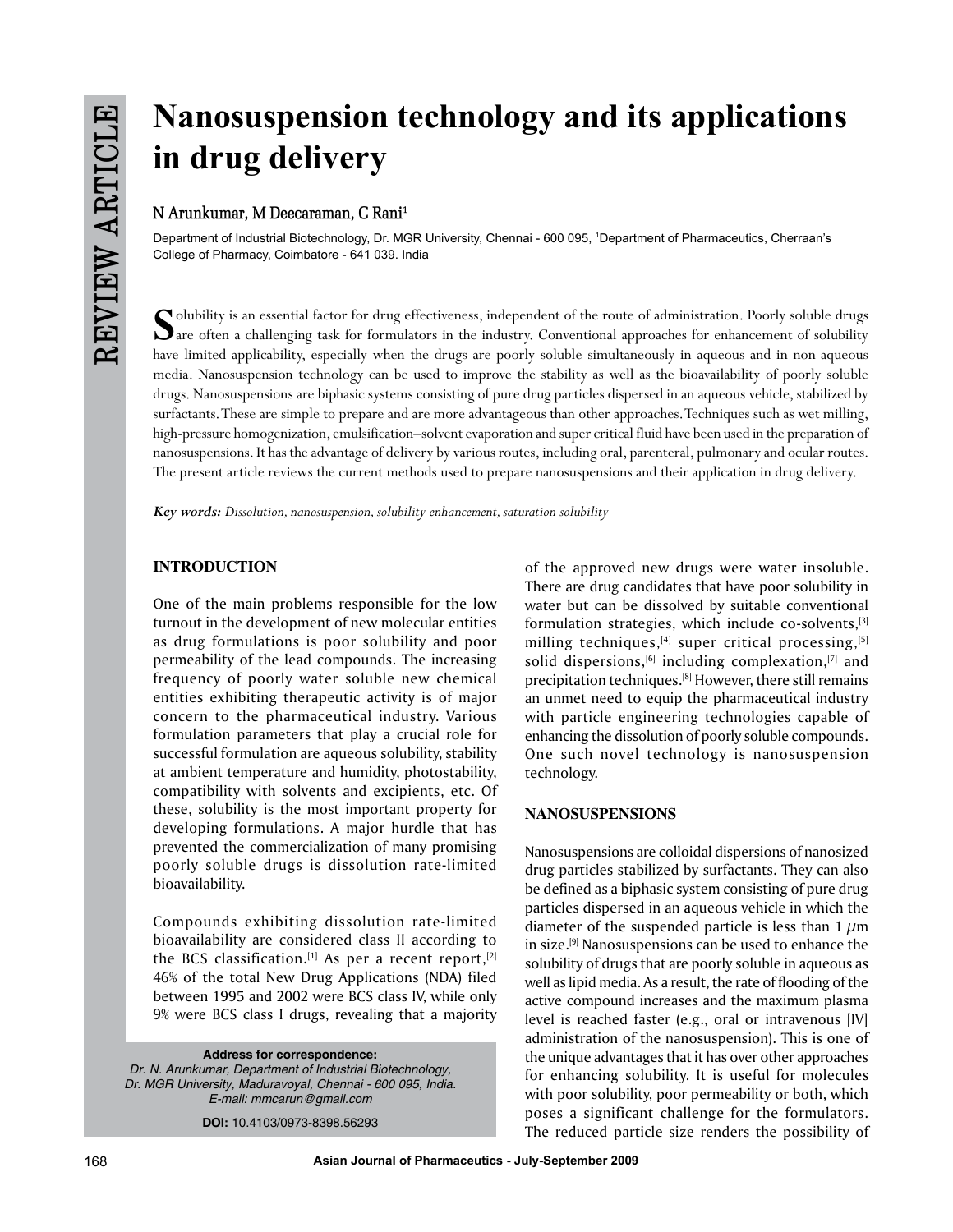intravenous administration of poorly soluble drugs without blockade of the blood capillaries. The nanosuspensions can also be lyophilized or spray dried and the nanoparticles of a nanosuspension can also be incorporated in a solid matrix. Apart from this, it has all other advantages of a liquid dosage form over the solid dosage forms. The present review is focused on various methods of preparing nanosuspensions, critical parameters to be characterized and the application of nanosuspension formulations.

#### **Preparation of Nanosuspensions**

The most common approach that has been used for preparing nanosuspensions is micronization by colloid or jet milling.[10] This method increases the dissolution rate of the drug but does not have any impact on the saturation solubility and thus cannot improve the bioavailability of drugs.

Sucker and co-workers used a precipitation technique to produce nanoparticles by dissolving the drug in a solvent and adding the solvent to a non-solvent that cause precipitation of the fine drug particle.<sup>[8]</sup> This has the advantage of using relatively simple and low-cost equipment. However, this created problems in stirring and mixing when taken up for large-scale production. The major challenge of this technique is to avoid crystal growth that occurs on storage due to Ostwald ripening.

The principle techniques used in recent years for preparing nanosuspensions can be classified into four basic methods: (a) wet milling, (b) homogenization, (c) emulsification–solvent evaporation and (d) supercritical fluid method.

#### **Wet milling**

Nanosuspensions are produced by using high-shear media mills or pearl mills. The mill consists of a milling chamber, milling shaft and a recirculation chamber. An aqueous suspension of the drug is then fed into the mill containing small grinding balls/pearls. As these balls rotate at a very high shear rate under controlled temperature, they fly through the grinding jar interior and impact against the sample on the opposite grinding jar wall. The combined forces of friction and impact produce a high degree of particle size reduction.

The milling media or balls are made of ceramic-sintered aluminium oxide or zirconium oxide or highly cross-linked polystyrene resin with high abrasion resistance. Planetary ball mills (PM100 and PM200; Retsch GmbH and Co., KG, Haan, Germany) is one example of an equipment that can be used to achieve a grind size below 0.1  $\mu$ m. A nanosuspension of Zn-Insulin with a mean particle size of 150 nm was prepared using the wet milling technique. The major drawbacks of this technology include the erosion of balls/pearls that can leave residues as contaminants in the final product, degradation of the thermolabile drugs due to heat generated during the process and presence of relatively high proportions of particles  $\geq 5 \mu m$ .

# **Homogenization**

# *Dissocubes®*

Homogenization involves the forcing of the suspension under pressure through a valve having a narrow aperture. Dissocubes® was developed by Muller *et al.* in 1999.[11] In this case, the suspension of the drug is made to pass through a small orifice that results in a reduction of the static pressure below the boiling pressure of water, which leads to boiling of water and formation of gas bubbles. When the suspension leaves the gap and normal air pressure is reached again, the bubbles implode and the surrounding part containing the drug particles rushes to the center and in the process colloids, causing a reduction in the particle size. Most of the cases require multiple passes or cycles through the homogenizer, which depends on the hardness of drug, the desired mean particle size and the required homogeneity. This principle is employed in the APV Gaulin Micron LAB 40 Homogenizer (APV Homogenizer, Lübeck, Germany) and the NS 1001L-Panda 2K high-pressure homogenizer (Nirosuavi. S.P.A., Parma, Italy).

Scholer *et al*. prepared atovaquone naanosuspensions using this technique.<sup>[12]</sup> An aqueous suspension of atovaquone was dispersed using an Ultra turrax T25, IKA-Werke GmbH & Co. KG, Staufen, Germany and was further homogenized in a Gaulin Micron Lab 40 high-pressure homogenizer. After subjecting to pressures of 1.5  $\times$  10<sup>7</sup> (two cycles), 5  $\times$  10<sup>7</sup> (two cycles) and  $1.5 \times 10^8$  (20 cycles) Pa, a nanosuspension of atovaquone with a mean diameter of  $279 \pm 7$  nm and mean polydispersity index of  $0.18 \pm 0.001$  was obtained. To produce a nanosuspension with a higher concentration of solids, it is preferred to start homogenization with very fine drug particles, which can be accomplished by pre-milling. The major advantage of high-pressure homogenization over media milling is that it can be used for both diluted as well as concentrated suspensions and also allows aseptic production.

#### *Nanopure*

Nanopure is suspensions homogenized in water-free media or water mixtures.<sup>[13]</sup> In the Dissocubes technology, the cavitation is the determining factor of the process. But, in contrast to water, oils and oily fatty acids have very low vapour pressure and a high boiling point. Hence, the drop of static pressure will not be sufficient enough to initiate cavitation. Patents covering disintegration of polymeric material by high-pressure homogenization mention that higher temperatures of about 80°C promoted disintegration, which cannot be used for thermolabile compounds. In nanopure technology, the drug suspensions in the non-aqueous media were homogenized at 0°C or even below the freezing point and hence are called "deep-freeze" homogenization. The results obtained were comparable to Dissocubes and hence can be used effectively for thermolabile substances at milder conditions.

# *Nanoedge™*

The basic principles of Nanoedge are the same as that of precipitation and homogenization. A combination of these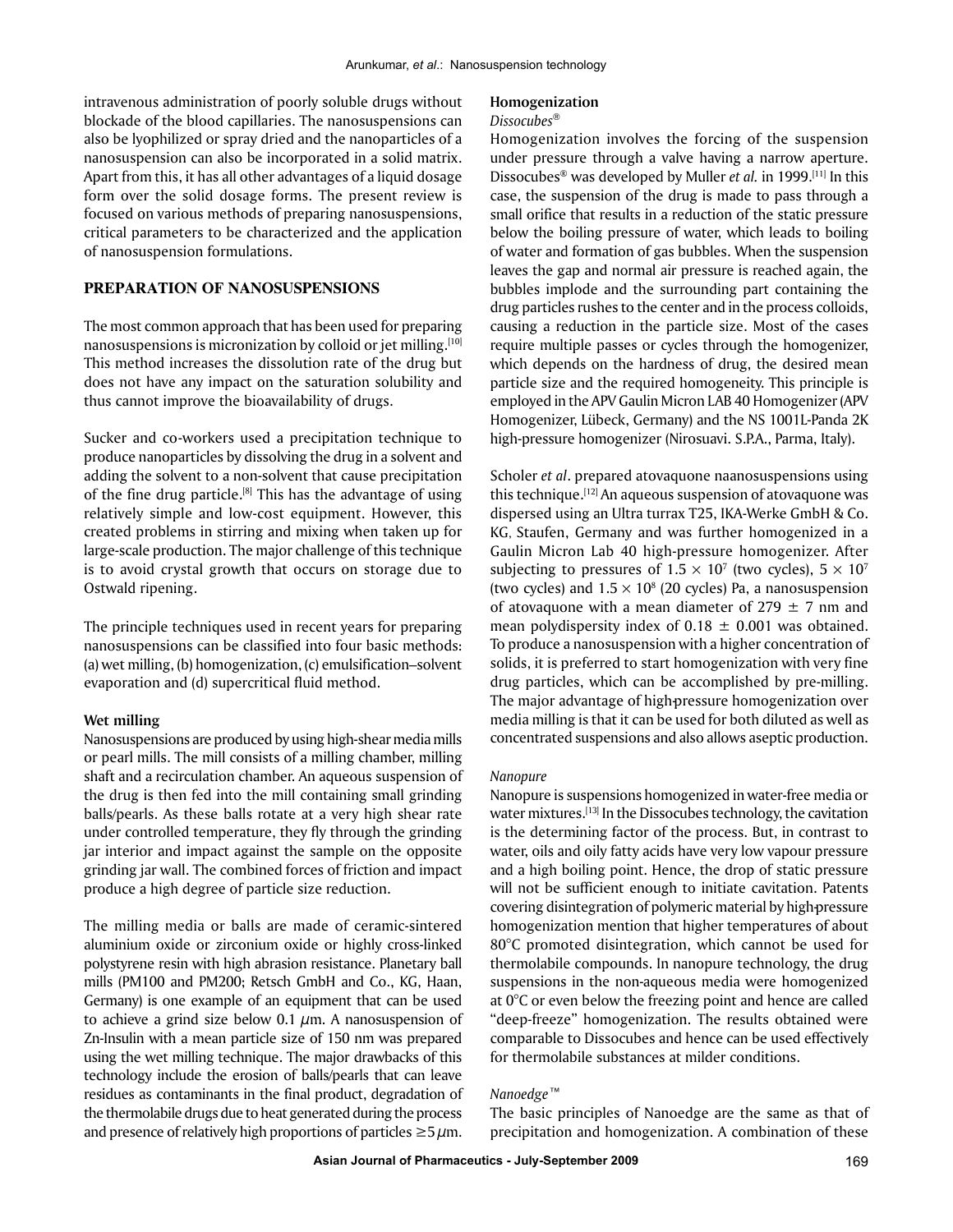techniques results in smaller particle size and better stability in a shorter time. The major drawback of the precipitation technique, such as crystal growth and long-term stability, can be resolved using the Nanoedge technology. In this technique, the precipitated suspension is further homogenized, leading to reduction in particle size and avoiding crystal growth.

Precipitation is performed in water using water-miscible solvents such as methanol, ethanol and isopropanol. It is desirable to remove those solvents completely, although they can be tolerated to a certain extent in the formulation. For an effective production of nanosuspensions using the Nanoedge technology, an evaporation step can be included to provide a solvent-free modified starting material followed by high-pressure homogenization.

## *Nanojet technology*

This technique, called opposite stream or nanojet technology, uses a chamber where a stream of suspension is divided into two or more parts, which colloid with each other at high pressure. The high shear force produced during the process results in particle size reduction. Equipment using this principle includes the M110L and M110S microfluidizers (Microfluidics). Dearn prepared nanosuspensions of atovaquone using the microfluidization process.<sup>[14]</sup> The major disadvantage of this technique is the high number of passes through the microfluidizer and that the product obtained contains a relatively larger fraction of microparticles.

#### **Emulsification–solvent evaporation technique**

This technique involves preparing a solution of drug followed by its emulsification in another liquid that is a non-solvent for the drug. Evaporation of the solvent leads to precipitation of the drug. Crystal growth and particle aggregation can be controlled by creating high shear forces using a high-speed stirrer.

# *Hydrosol method*

This is similar to the emulsification– solvent evaporation method. The only difference between the two methods is that the drug solvent is miscible with the drug anti-solvent.[8] Higher shear force prevents crystal growth and Ostwald ripening and ensures that the precipitates remain smaller in size.

## **Supercritical fluid method**

Supercritical fluid technology can be used to produce nanoparticles from drug solutions. The various methods attempted are rapid expansion of supercritical solution process (RESS), supercritical anti-solvent process and precipitation with compressed anti-solvent process (PCA).

The RESS involves expansion of the drug solution in supercritical fluid through a nozzle, which leads to loss of solvent power of the supercritical fluid resulting in precipitation of the drug as fine particles. Young *et al.* prepared cyclosporine nanoparticles in the size range of 400-700 nm using this process.<sup>[15]</sup> In the PCA method,

the drug solution is atomized into a chamber containing compressed CO<sub>2</sub>. As the solvent is removed, the solution gets supersaturated and thus precipitates as fine crystals. The supercritical anti- solvent process uses a supercritical fluid in which a drug is poorly soluble and a solvent for the drug that is also miscible with the supercritical fluid. The drug solution is injected into the supercritical fluid and the solvent gets extracted by the supercritical fluid and the drug solution gets supersaturated. The drug is then precipitated as fine crystals. Nanoparticles of griseofulvin, a drug with poor solubility, were prepared by Chattopadhyay *et al*. using this method.<sup>[16]</sup> The disadvantages of the above methods are use of hazardous solvents and use of high proportions of surfactants and stabilizers as compared with other techniques, particle nucleation overgrowth due to transient high supersaturation, which may also result in the development of an amorphous form or an other undesired polymorph.

# **Characterization of Nanosuspensions**

Nanosuspensions are characterized in similar ways as those used for conventional suspensions such as appearance, color, odor, assay, related impurities, etc. Apart from the aforementioned parameters, the nanosuspensions should be evaluated for their particle size, zeta potential, crystalline status, dissolution studies and *in vivo* studies.

#### **Particle size distribution**

Particle size distribution determines the physiochemical behavior of the formulation, such as saturation solubility, dissolution velocity, physical stability, etc. The particle size distribution can be determined by photon correlation spectroscopy (PCS), laser diffraction (LD) and coulter counter multisizer. The PCS method can measure particles in the size range of 3 nm to 3  $\mu$ m and the LD method has a measuring range of 0.05-80  $\mu$ m. The coulter counter multisizer gives the absolute number of particles, in contrast to the LD method, which gives only a relative size distribution. For IV use, particles should be less than  $5 \mu m$ , considering that the smallest size of the capillaries is 5-6  $\mu$ m and hence a higher particle size can lead to capillary blockade and embolism.

#### **Zeta potential**

Zeta potential is an indication of the stability of the suspension. For a stable suspension stabilized only by electrostatic repulsion, a minimum zeta potential of  $\pm 30$  mV is required whereas in case of a combined electrostatic and steric stabilizer, a zeta potential of  $\pm 20$  mV would be sufficient.

# **Crystal morphology**

To characterize the polymorphic changes due to the impact of high-pressure homogenization in the crystalline structure of the drug, techniques like X-ray diffraction analysis in combination with differential scanning calorimetry or differential thermal analysis can be utilized. Nanosuspensions can undergo a change in the crystalline structure, which may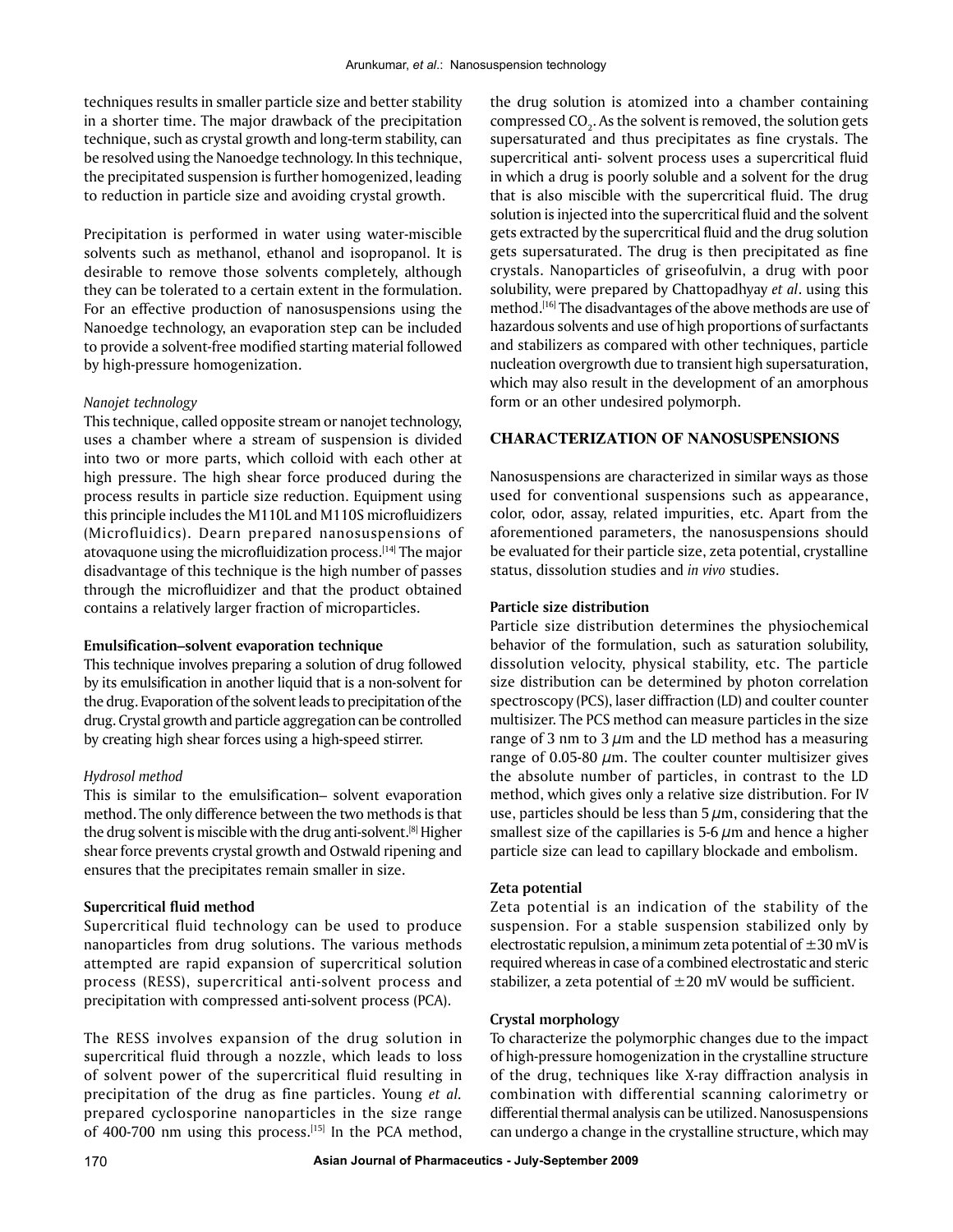be to an amorphous form or to other polymorphic forms because of high-pressure homogenization.

## **Dissolution velocity and saturation solubility**

Nanosuspensions have an important advantage over other techniques, that it can increase the dissolution velocity as well as the saturation solubility. These two parameters should be determined in various physiological solutions. The assessment of saturation solubility and dissolution velocity helps in determining the *in vitro* behavior of the formulation.

Böhm *et al.* reported an increase in the dissolution pressure as well as dissolution velocity with a reduction in the particle size to the nanometer range.<sup>[17]</sup> Size reduction leads to an increase in the dissolution pressure. An increase in solubility that occurs with relatively low particle size reduction may be mainly due to a change in the surface tension leading to an increased saturation solubility. Muller explained that the energy introduced during the particle size reduction process leads to an increase in the surface tension and an associated increase in the dissolution pressure.<sup>[18]</sup>

# **STABILITY OF NANOSUSPENSIONS**

The high surface energy of nanosized particles induces agglomeration of the drug crystals. The main function of the stabilizer is to wet the drug particles thoroughly to prevent Ostwald ripening and agglomeration of the nanosuspension and form a physically stable formulation by providing a steric or an ionic barrier. Typical examples of stabilizers used in nanosuspensions are cellulosics, poloxamer, polysorbates, lecithin, polyoleate and povidones. Lecithin may be preferred in developing parenteral nanosuspensions.<sup>[31]</sup>

# **Applications of Nanosuspensions**

## **Bioavailability enhancement**

The poor oral bioavailability of the drug may be due to poor solubility, poor permeability or poor stability in the gastrointestinal tract (GIT). Nanosuspensions resolve the problem of poor bioavailability by solving the twin problems of poor solubility and poor permeability across the membrane. The oral administration of naproxen nanoparticles lead to an area under the curve (AUC) (0–24 h) of 97.5 mg-h/l compared with just 44.7 mg-h/l for naprosyn suspensions and 32.7 mg-h/l for anaprox tablets.[19] Oral administration of the gonadotrophin inhibitor Danazol as a nanosuspension leads to an absolute bioavailability of 82.3 and the conventional dispersion (Danocrine) only to 5.2%.[20] A nanosuspension of Amphotericin B developed by Kayser *et al.* showed a significant improvement in its oral absorption in comparison with the conventional commercial formulation.[21]

Bioavailability of poorly soluble oleanolic acid, a hepatoprotective agent, was improved using a nanosuspension formulation. The therapeutic effect was significantly enhanced, which indicated higher bioavailability. This was due to the faster dissolution (90% in 20 min) of the lyophilized nanosuspension powder when compared with the dissolution from a coarse powder  $(15\% \text{ in } 20 \text{ min}).$ <sup>[22]</sup> Kocbek *et al.* showed a significant improvement in the dissolution rate (65% in 10 min) of Ibuprofen made as a lyophilized nanosuspension powder as compared with  $\left($  < 15% in 10 min) that of the micronized drug.<sup>[23]</sup> The ocular anti-inflammatory activity of Ibuprofen-Eudragit RS100 nanosuspensions was greatly improved when compared with an aqueous solution of Ibuprofen lysinate. Further, the aqueous humor drug concentration was significantly higher in groups treated with Ibuprofen-Eudragit RS when compared with the Ibuprofen-treated group. Langutth *et al.* showed a nearly 5.7-fold increase in the AUC for spiranolactone, a low solubility drug made as a solid lipid nanoparticle. Dissocubes type showed about 3.3-fold increase in the AUC. $[24]$  They observed that the improvement in drug solubility in the intestine as well as in the dissolution rate of spiranolactone is the most likely mechanism for the increase in the AUC.

## **Intravenous administration**

The parenteral route of administration provides a quick onset of action, rapid targeting and reduced dosage of the drug. It is the preferred route for drugs undergoing first-pass metabolism and those that are not absorbed in the GIT or degraded in the GIT. One of the important applications of nanosuspension technology is the formulation of intravenously administered products. IV administration results in several advantages, such as administration of poorly soluble drugs without using a higher concentration of toxic co-solvents, improving the therapeutic effect of the drug available as conventional oral formulations and targeting the drug to macrophages and the pathogenic microorganisms residing in the macrophages.

Peters *et al.* prepared clofazimine nanosuspensions for IV use and showed that the drug concentrations in the liver, spleen and lungs reached a comparably higher level, well in excess of the minimum inhibitory concentration for most *Mycobacterium avium* strains.[25] Further, the study also indicates that the nanoparticle formulation accumulated more in the liver than the liposomal formulation, indicating a better targeting potential of the nanoparticle formulation. Injectable nanosuspensions of poorly soluble drug tarazepide have been prepared to overcome the limited success achieved using conventional solubilization techniques, such as use of surfactants, cyclodextrins, etc., to improve bioavailability.<sup>[26]</sup> A stable intravenously injectable formulation of omeprazole has been prepared to prevent the degradation of orally administered omeprazole.<sup>[27]</sup>

#### **Pulmonary administration**

Aqueous nanosuspensions can be nebulized using mechanical or ultrasonic nebulizers for lung delivery. Because of their small size, it is likely that in each aerosol droplet at least one drug particle is contained, leading to a more uniform distribution of the drug in lungs. They also increase adhesiveness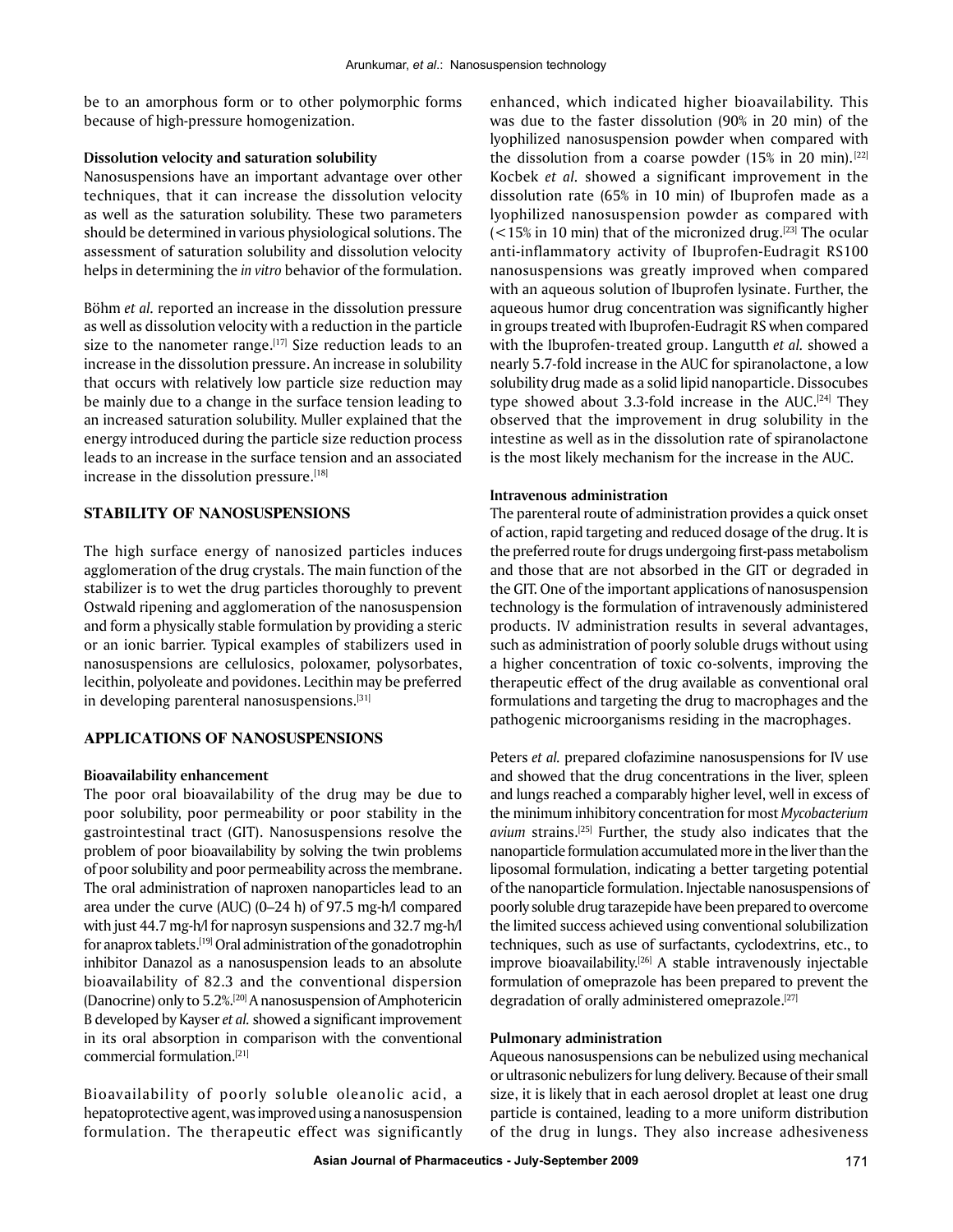and thus cause a prolonged residence time. Budenoside drug nanoparticles were successfully nebulized using an ultrasonic nebulizer.[28] The pharmacokinetics of the nebulized nanocrystal budenoside suspension showed comparable AUC, higher Cmax and lower Tmax as that of the pulmicort respules.

Other applications include ocular delivery of the drugs as nanosuspensions to provide a sustained release of drug. Pignatello *et al.* prepared Eudragit retard nanosuspensions of cloricromene for ocular delivery.<sup>[29]</sup> They observed that the drug showed a higher availability in rabbit aqueous humor and the formulation appeared to offer a promising means of improving the shelf-life and the bioavailability of this drug after ophthalmic application.

# **Drug targeting**

Nanosuspensions can also be used for targeting as their surface properties and changing of the stabilizer can easily alter the *in vivo* behavior. The drug will be up taken by the mononuclear phagocytic system to allow regional-specific delivery. This can be used for targeting anti-mycobacterial, fungal or leishmanial drugs to the macrophages if the infectious pathogen is persisting intracellularly.[30] Kayser formulated a nanosuspension of Aphidicolin to improve drug targeting against leishmania-infected macrophages. He stated that the drug in the conventional form had an effective concentration (EC 50) of 0.16 mcg/ml whereas the nanosuspension formulation had an enhanced activity with an EC (50) of 0.003 mcg/ml.[32] Scholer *et al.* showed an improved drug targeting to the brain in the treatment of toxoplasmic encephalitis in a new murine model infected with *Toxoplasma*  gondii using a nanosuspension formulation of Atovaquone.<sup>[12]</sup>

#### **Mucoadhesion of the nanoparticles**

Nanoparticles orally administered in the form of a suspension diffuse into the liquid media and rapidly encounter the mucosal surface. The particles are immobilized at the intestinal surface by an adhesion mechanism referred to as "bioadhesion." From this moment on, the concentrated suspension acts as a reservoir of particles and an adsorption process takes place very rapidly. The direct contact of the particles with the intestinal cells through a bioadhesive phase is the first step before particle absorption.<sup>[33]</sup> The adhesiveness of the nanosuspensions not only helps to improve bioavailability but also improves targeting of the parasites persisting in the GIT, e.g., *Cryptosporidium parvum*. Bupravaquone nanosuspensions have been reported to demonstrate an advantage in TRC- alpha-deficient mice infected with *Cryptosporidium parvum* oocytes. The bioadhesion can also be improved by including a mucoadhesive polymer in the formulation. $[34]$ 

# **CONCLUSION**

Nanosuspensions of pure drug offer a method to formulate poorly soluble drug and enhance the bioavailability of several drugs. It has many formulations and therapeutic advantages, such as simple method of preparation, less requirement of excipients, increased dissolution velocity and saturation solubility, improved adhesion, increases the bioavailability leading to a decrease in the dose and fast-fed variability and ease of large-scale manufacturing. Nanosuspensions can be formulated for various routes of administration, such as oral, parenteral, ocular, topical and pulmonary routes. This technology is gaining significance as the number of molecules with solubility and bioavailability related problems are increasing day by day. Thus, nanotechnology can play a vital role in drug discovery programs to increase aqueous solubility as well as bioavailability of poorly soluble drugs.

## **REFERENCES**

- 1. The Biopharmaceutics Classification System (BCS) Guidance, Office of Pharmaceutical Science. Available from: http://www.fda.gov/cder/OPS/ BCS guidance.htm [last accessed on 2008 Jan 12].
- 2. Clewlow PJ. Survival of the smartest. Scrip's Target world drug delivery news 2004;35:316-23.
- 3. Seedher N, Kaur J. Solubilization of nimesulide; use of co-solvents. IJPS 2003;65:58-61.
- 4. Mersiko-Liversidge E, MGurk SL, Liversidge GG. Insulin nanoparticles: A novel formulation approach for poorly water soluble Zn-Insulin. Pharm Res 2004;21:1545-53.
- 5. Benjamin C-Y Lu, Dingan Zang, Wei Sheng. Solubility enhancement in supercritical fluids. Pure and Appl Chem 1990;62:2277-85.
- 6. Abu T. M. Serajuddin. Solid dispersion of poorly soluble drugs-Early promises, subsequent problems, and recent breakthroughs. J Pharm Sci 2000;88:1058-66.
- 7. Frömming KH. Cyclodextrine-eine vielseitig verwendbare Gruppe neuer Hilfsstioffe. In: Muller RH, Hildebrand GE, editors. Pharmazeutische Technologie; Modern Arzneiformen, 2nd ed. Stuttgart: WVG; 1998.
- 8. Sucker H. Hydrosole, eine Alternative für die parenterale Anwendung von schwer wasserloslichen Wirkstoffen. In: Muller RH, Hildebrand GE, editors. Pharmazeutische Technologie; Modern Arzneiformen. 2nd ed. Stuttgart: WVG; 1998.
- 9. Dubey R. Pure drug nanosuspensions-Impact of nanosuspension technology on drug discovery and development. Drug Del Tech 2006;6:65-71.
- 10. Muller RH Peters K, Becker R, Kruss B. Nanosuspension for IV administration of poorly soluble drugs-Stability during sterilization and long term storage. Proc Int Symp Control Rel Bioact Mater 1995;22:574-5.
- 11. Müller RH, Grau MJ, Hildebrand GE. Increase of solubility of poorly soluble drugs by transfer to Dissocubes using high pressure homogenization. Proc Int Symp Control Rel Bioact Mater 1999;26:112-3.
- 12. Schöler N, Krause K, Kayser O, Müller RH, Borner K, Hahn H, *et al*. Atovaquone nanosuspensions show excellent therapeutic effect in a new murine model of reactivated toxoplamosis. Antimicrob Agents Chemother 2001;45:1771-9.
- 13. Radtke M. Nanopure: pure drug nanoparticles for the formulation of poorly soluble drugs. New Drugs 2001;3:62-8.
- 14. Dearns R. Atovaquone pharmaceutical compositions. US Patent US 6018080, 2000.
- 15. Young TJ, Mawson S, Johnston KP, Henriska IB, Pace GW, Mishra AK. Rapid expansion from supercritical to aqueous solution to produce submicron suspension of water insoluble drugs. Biotechnol Prog 2000;16:402-7.
- 16. Chattopadhyay P, Gupta RP. Production of griseofulvin nanoparticles using supercritical CO $_{\tiny 2}$  antisolvent with enhanced mass transfer. Int J Pharm 2001;228:19-31.
- 17. Bohm BH, Muller RH. Lab-scale production unit design for nanosuspensions of sparingly soluble cytotoxic drugs. PSTT 1999;2:336-9.
- 18. Muller RH, Becker R, Kross B, Peters K. United States Patent No.5858410. January 12, 1999.